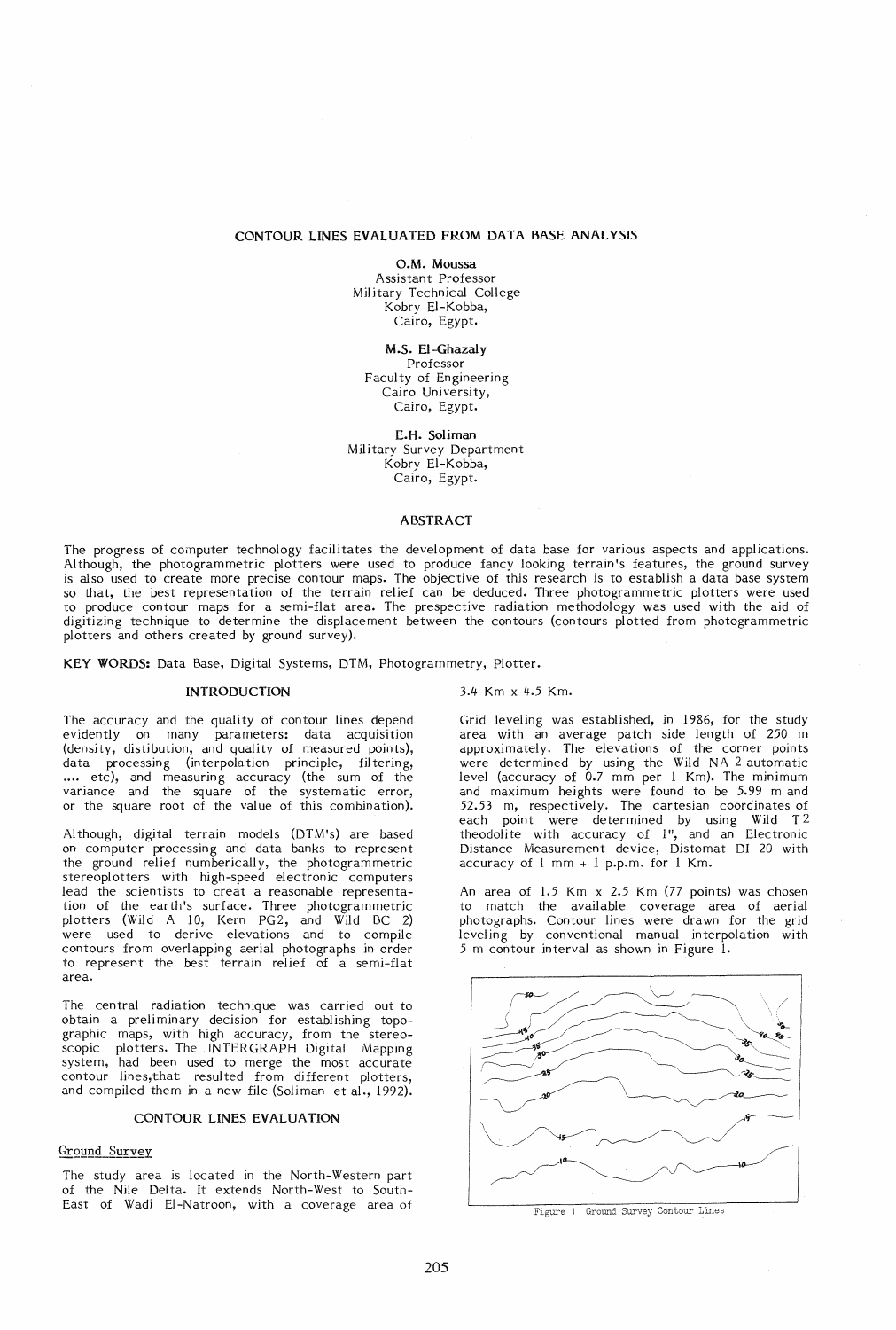### Photogrammetric Work

The study area was covered by aerial photographs during the spring of 1989, with a scale of 1:30,000. Three stereoscopic plotters (Wild A 10, Kern PG2, and Wild BC2) were used to create the contour lines for the same area. The overall expected sampling, Z-coordinate, accuracy for each photogrammetric plotter was tested. The Z-coordinates for five random points were observed for each stereoplotter and the overall resulted accuracies, given by the standard deviation values were found to be: for Wild A 10,  $\sigma = 0.1472$ ; for Wild BC2,  $\sigma = 0.1120$ ; and for Kern PG2,  $\sigma = 0.1322$ .

Three contour plots were mapped, with 5 m contour interval, by direct contouring of the stereomodels



Figure 2 Direct Contouring For The Wild A 10



Figure 3 Direct Contouring For The Kern PG 2



which are created by the three stereoplotters as shown in Figures 2, 3, and 4. Each contour plot was digitized and recorded in a database file of the INTERGRAPH Digital Mapping System, installed in the Military Survey Departments.

#### PRELIMINARY ANALYSIS

Based on the principles of prespective geometry, the central radiation was established on the projected left hand photo's prespective center. The difference between each two consecutive radiation lines was taken 5°.

Contour lines established from the ground survey heights, using manual interpolation, and each one of others, created from the three photogrammetric stereoplotters, were overlayed. The difference between each two contour lines in the overlay plot and along the different radiation lines were measured by the aid of manual digitizer.

The method of least square adjustment was carried out to determine the standard deviation (root mean square error, RMS) for each contour line and for each overlay plot. The resulted values of standard deviations are tabulated in table1 . The minimum

Table 1. Standard deviations (mm) for the three overlay plots

| Contour<br>Stereo-<br>plotter | 10 | 15 | 20 | 25                                                         | 30 | 35 | 40 | 45 | 50 |
|-------------------------------|----|----|----|------------------------------------------------------------|----|----|----|----|----|
| A 10                          |    |    |    | 13.339 10.985 7.2933 9.0362 3.370 4.597 6.910 8.329 9.8910 |    |    |    |    |    |
| BC <sub>2</sub>               |    |    |    | 28.611 19.369 17.769 8.975 5.666 5.575 7.383 8.431 10.424  |    |    |    |    |    |
| PG 2                          |    |    |    | 34.973 24.032 20.624 14.931 7.928 6.515 6.545 6.770 8.784  |    |    |    |    |    |

values of RMS are resulted from using the Wild A 10 for the central portion of the map. On the other hand, the RMS values for the farest boundaries in the overlay plot of Kern PG2 give satisfactory results.

#### MERGING THE CONTOUR LINES

The results represented in the previous section, after applying the statistical and graphical approaches on the overlaying contour lines, confirmed that the Wild A 10 Autograph has an advantage in representing the terrain relief for the part near the center of the photo, while the Kern PG2 has an accurate representation of contouring in the northern part of the same investigated area.

The INTEGRAPH had been used in merging the most accurate contour lines. Different set of contour lines were compiled and recorded in one database file. Then, this new file contains the contour lines number 10, 15, 20, 25, 30, and 35, bestly represented from the Wild A 10, and contour lines number 40, 45, and 50 from the Kern PG2, with the higher accuracy than the others (see Figure 5).